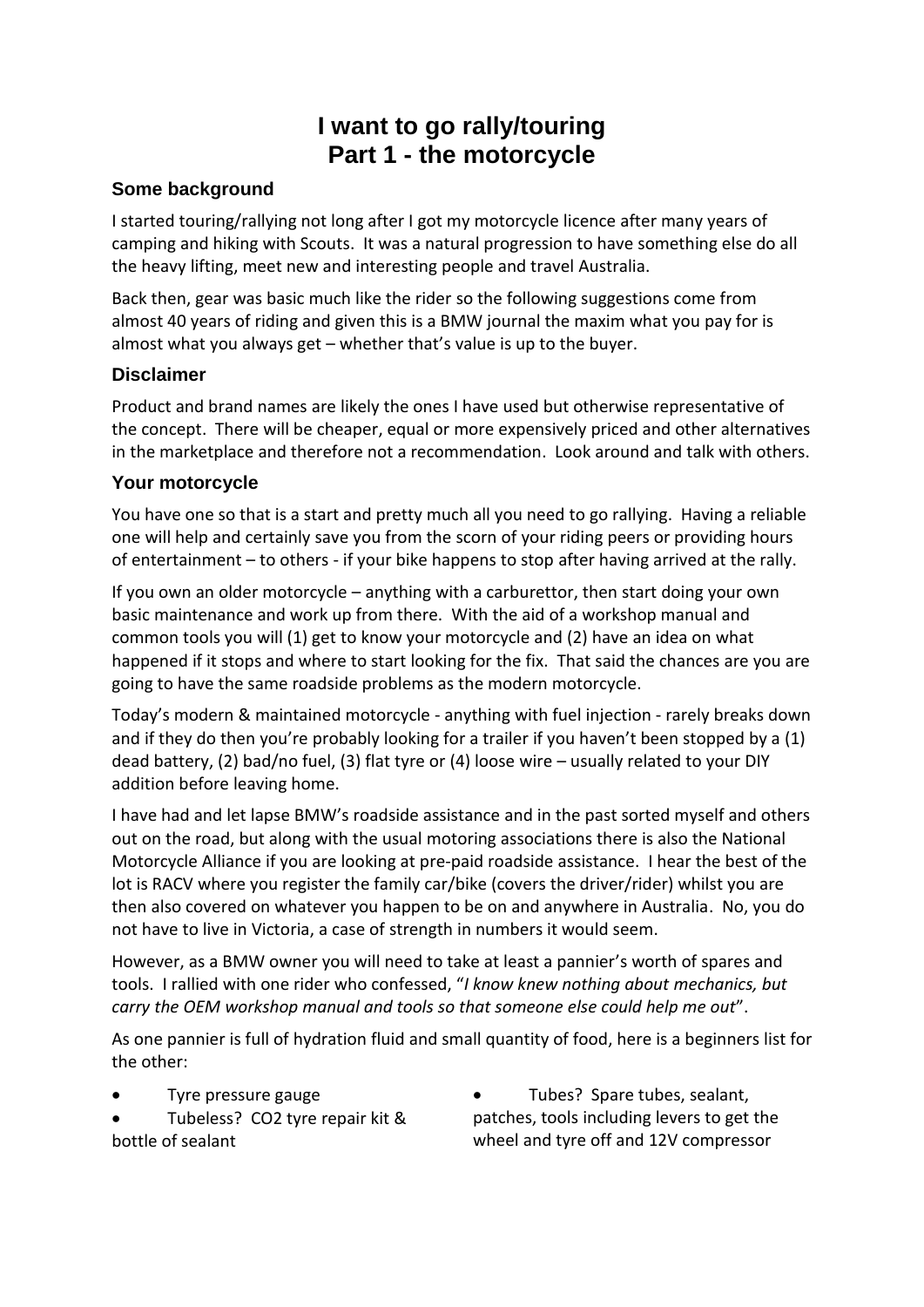- Disposable gloves and dishwashing liquid (beader for tubed tyres)
- Roll of duct tape and assorted cable ties
- A good quality multi-tool knife with combo pliers/wire stripper/cutter
- Assortment of nuts, bolts in size and length – found on your bike. You will be surprised at what falls off.
- A length of insulated electrical wire, crimps and plain wire to join / tie parts back together.
- Chain lube and tools to adjust the chain – do not forget a socket/spanner for that big nut.



*Typical Basic Multitool*

For the longer ride and if carried almost a guarantee not to be required but will give you panache as an Aussie tourer. You can always group share, but then you would not need the other 30+L pannier.

- A multi-tool kit that fits your bike (Torx, Allen, Phillip, flat). My current favourite is Aldi's combo socket set @ \$30 & one raffle prize at the BMWMCCACT 38th Kosciuszko Rally.
- Spare fuses if you still have them.
- 2 Part Epoxy metal
- Spark plugs to suit + socket to reach
- 1L engine oil to engine to suit
- Folding work mat (these really are handy)
- A clutch lever. Pity clutch and brake levers are not interchangeable.
- Clutch /throttle/brake/carburettor cables (as required). These can be run in-

Finally, there is the global BMW rider, well then:

- Full size spanner and socket set
- Homemade jack to support the

front wheel off the ground (not required for airheads)

- Spare clutch and brake levers
- Complete spare globe kit
- Torque wrench
- WD40 and Locktite

place parallel to the one that won't break (tape up the ends to keep them clean)



*Compact Multitool Kit*

- 4L (or required oil) + filter + tool.
- 1L gearbox oil

 Fuel filter, hose and fuel pump (popular with the older fuel injected BMWs)

- New sump / fill washers
- Combo axe / hammer / mallet